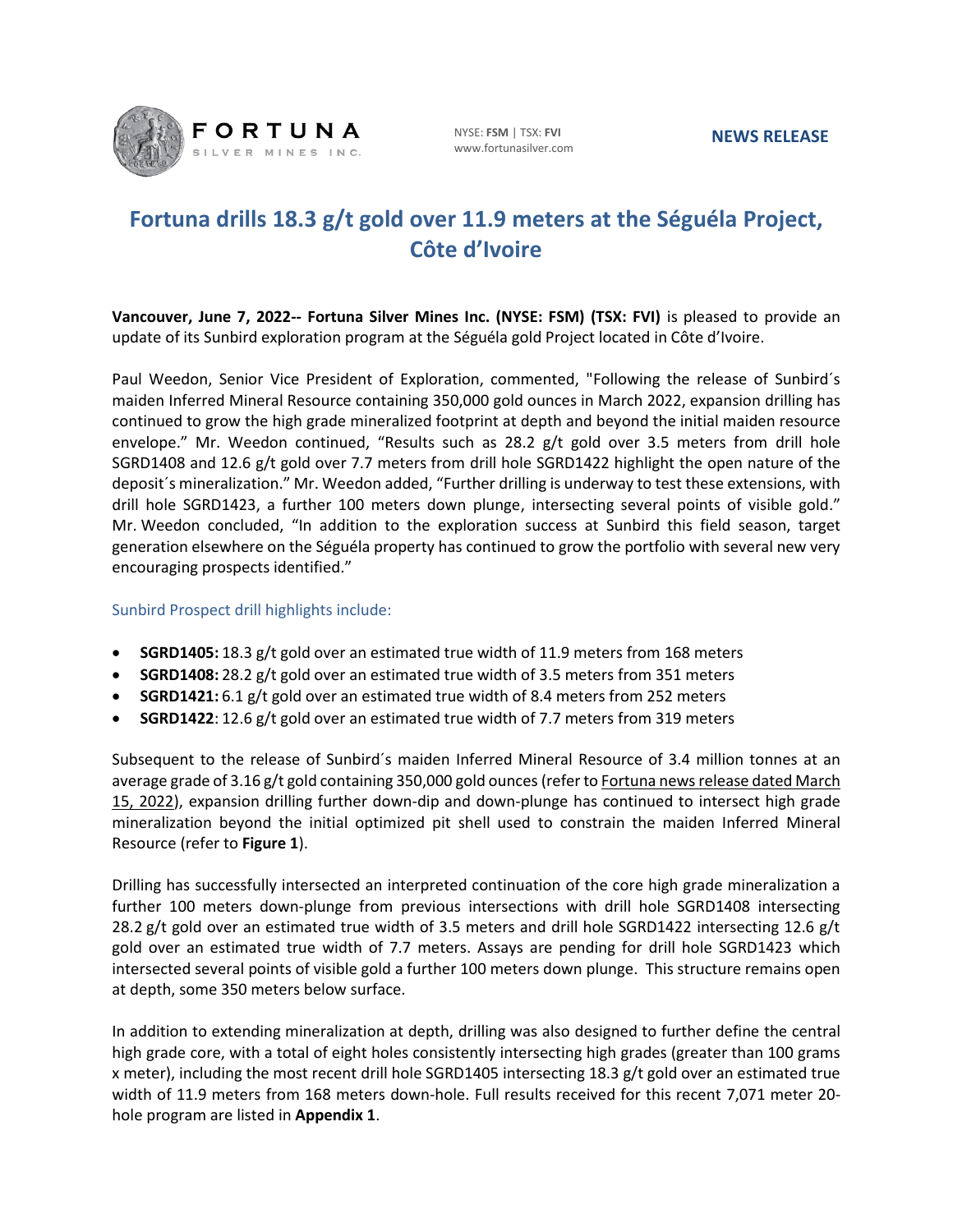An additional 5,110 meter 15-hole program to infill and extend the depth potential has commenced with four holes completed to date (refer to **Figure 1**). Drill hole SGDD095, for which assays are pending, intersected more than five points of visible gold to two millimeters in diameter in geological logging of the drill core. This interval has the potential to extend the high grade core a further 25 meters to the north.





### **Séguéla Regional Exploration**

Regional exploration across the Séguéla Project has continued to generate attractive targets along the key structural corridors and building off regional soil and auger sampling campaigns, geophysical anomalies and field mapping (refer to **Figure 2** and **Appendix 2**).

### Highlights from the current generative field season include:

**Winy**: located approximately five kilometers to the south-east of Antenna, a first pass trench sampling program returned 52 meters at 1.54 g/t gold which was following up a regional soil anomaly and 25 rock chip samples ranging from 0.13 g/t gold to 68.2 g/t gold. Winy is in a structurally favorable setting at the intersection of locally significant north-east trending structures intersecting the pressure shadow to the north of a small intrusive body.

**G7**: located approximately 14 kilometers to the south-east of Antenna, a 196-hole, 5,008-meter, reconnaissance air core drilling program returned a best intersection of 32 meters at 1.26 g/t gold in hole SGAC7763 from eight meters with a follow up 6-hole, 504 meter, scout reverse circulation (RC) drilling intersecting 18 meters at 1.54 g/t gold from 76 meters in drill hole SGRC1396. G7 is hosted in the easternmost volcaniclastic and schistose domain and represents a potentially new host setting.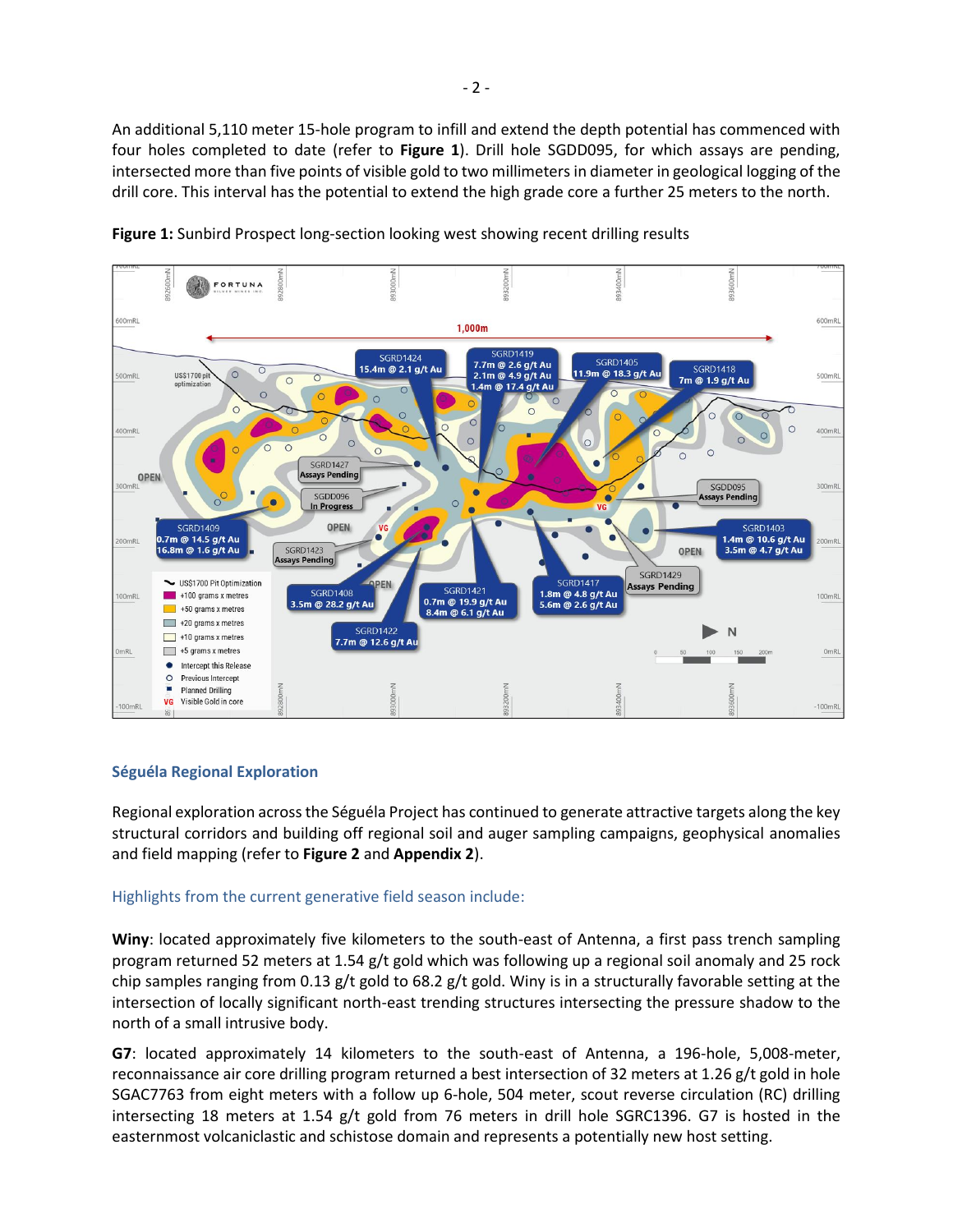**Barana**: located 8 kilometers north of Antenna, a greater than 2-kilometer-long +50 parts per billion (ppb) gold auger anomaly has been identified, with a 759-hole, 14,204 meter, scout air core drilling program returning up to seven meters at 2.25 g/t gold from 12 meters in hole SGAC629 and 20 rock chip samples ranging from 0.01 g/t gold to 9.28 g/t gold. Barana is hosted in the northern extension of the same Antenna host lithologies.

**Folly**: located approximately seven kilometers south of Antenna, additional wide spaced 30-hole, 2,451 meter, scout RC drilling program (200-meter line spacing) following up previous reconnaissance RC drilling returned encouraging results along a greater than 1.2-kilometer strike zone interpreted as the same structural corridor as hosting the Antenna deposit approximately one kilometer to the north. Results include 1.5 meters at 12.79 g/t gold from 88 meters (drill hole SGRC1189), 8.2 meters at 1.69 g/t from 22 meters (drill hole SGRC1252) and 3.0 meters at 7.90 g/t gold from 88 meters (drill hole SGRC1317).

Follow-up drill testing of these prospects along with further drilling at the high grade Gabbro North prospect to follow up previous high grade results including 4 meters at 23.0 g/t gold from 109 meters in drill hole SGRC1236 and 8 meters at 39.0 g/t from 88 meters in drill hole SGRC1152 (refer t[o Fortuna news](https://fortunasilver.com/site/assets/files/11116/2021-09-07-fvi-nr.pdf)  [release dated September 7, 2021](https://fortunasilver.com/site/assets/files/11116/2021-09-07-fvi-nr.pdf) an[d Roxgold news release](https://sedar.com/GetFile.do?lang=EN&docClass=8&issuerNo=00005999&issuerType=03&projectNo=03239063&docId=4989133) dated June 17, 2021) is planned for the second half of 2022.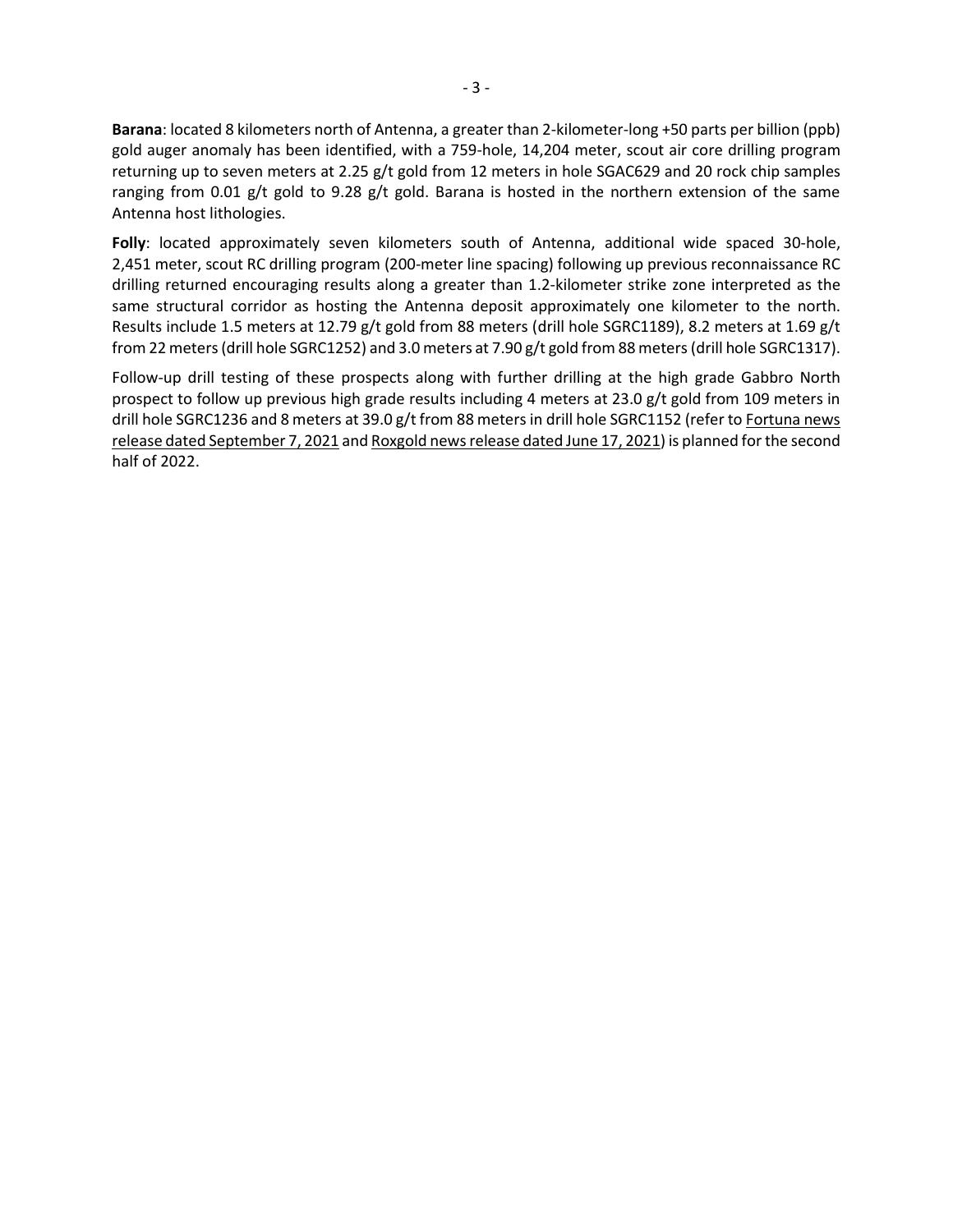

**Figure 2:** Séguéla Project recent regional exploration highlights; drill intersections are downhole intervals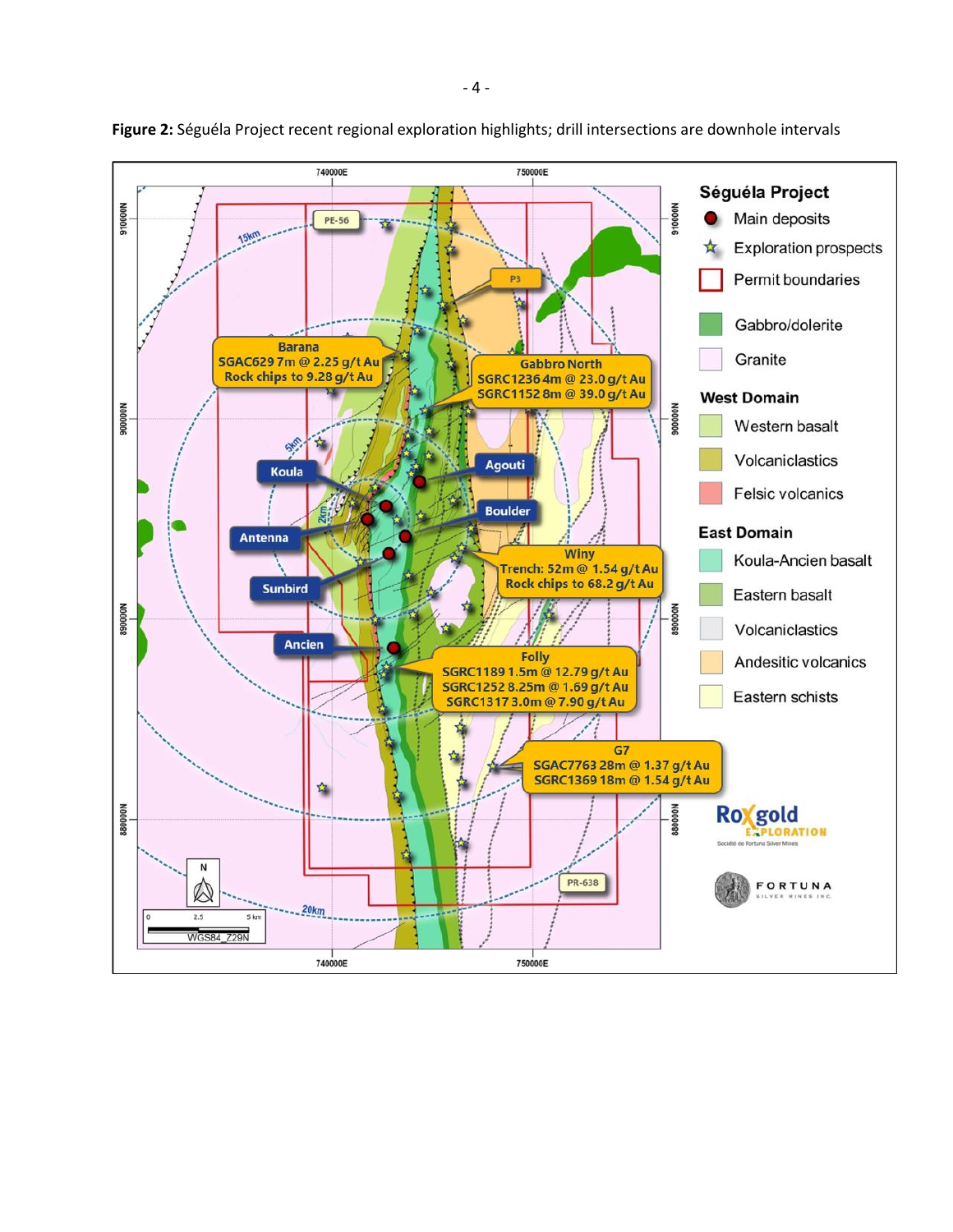#### **Quality Assurance & Quality Control (QA-QC)**

All drilling data completed by the Company utilized the following procedures and methodologies. All drilling was carried out under the supervision of the Company's personnel.

All air core (AC) drilling at Séguéla used a 3-inch blade bit with 1-meter samples collected and laid out in rows on the ground, and then spear-sampled in four-meter composites for a final sample weight of approximately two kilograms. Drilling is maintained until either damp samples are encountered or ground refusal. Trench samples were collected in 4-meter composites along one wall of the trench and below any transported horizons for a final sample weight of 2-3 kilograms. All rock-chip, AC and trench samples were assayed at Elam Laboratories in Côte d'Ivoire with routine gold analysis using a 50-gram charge and fire assay with an atomic absorption finish. Quality control procedures included the systematic insertion of blanks, duplicates and sample standards into the sample stream. In addition, Elam Laboratories inserted its own quality control samples. AC samples are used for target generation only and not used for any mineral resource calculation.

All RC drilling at Séguéla used a 5.25-inch face sampling pneumatic hammer with samples collected into 60-liter plastic bags. Samples were kept dry by maintaining enough air pressure to exclude groundwater inflow. If water ingress exceeded the air pressure, RC drilling was stopped, and drilling converted to diamond core tails. Once collected, RC samples were riffle split through a three-tier splitter to yield a 12.5% representative sample for submission to the analytical laboratory. The residual 87.5% sample were stored at the drill site until assay results were received and validated. Coarse reject samples for all mineralized samples corresponding to significant intervals are retained and stored on-site at the company-controlled core yard.

All DD drill holes at Séguéla were drilled with HQ sized diamond drill bits. The core was logged, marked up for sampling using standard lengths of one meter or to a geological boundary. Samples were then cut into equal halves using a diamond saw. One half of the core was left in the original core box and stored in a secure location at the company core yard at the project site. The other half was sampled, catalogued and placed into sealed bags and securely stored at the site until shipment.

All Séguéla RC and DD core samples were shipped to ALS Laboratories preparation laboratory in Yamoussoukro for preparation and then, via commercial courier, to ALS's facility in Ouagadougou, Burkina Faso for finishing. Routine gold analysis using a 50-gram charge and fire assay with an atomic absorption finish was completed for all Séguéla samples. Quality control procedures included the systematic insertion of blanks, duplicates and sample standards into the sample stream. In addition, the ALS laboratory inserted its own quality control samples.

#### **Qualified Person**

Paul Weedon, Senior Vice President of Exploration for Fortuna Silver Mines Inc., is a Qualified Person as defined by National Instrument 43-101 being a member of the Australian Institute of Geoscientists (Membership #6001). Mr. Weedon has reviewed and approved the scientific and technical information contained in this news release. Mr. Weedon has verified the data disclosed, and the sampling, analytical and test data underlying the information or opinions contained herein by reviewing geochemical and geological databases and reviewing diamond drill core. There were no limitations to the verification process.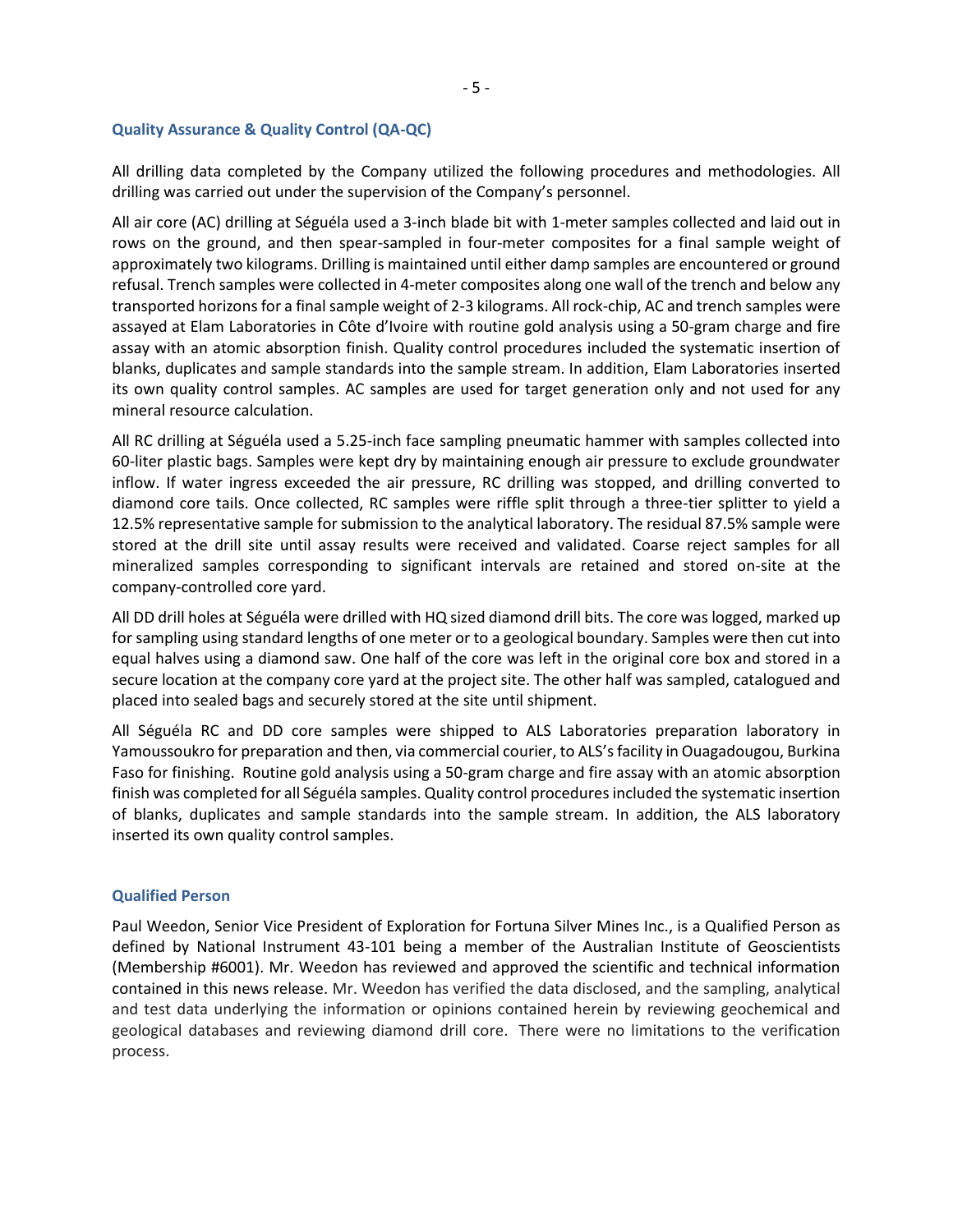#### **About Fortuna Silver Mines Inc.**

Fortuna Silver Mines Inc. is a Canadian precious metals mining company with four operating mines in Argentina, Burkina Faso, Mexico and Peru, and a fifth mine under construction in Côte d'Ivoire. Sustainability is integral to all our operations and relationships. We produce gold and silver and generate shared value over the long-term for our stakeholders through efficient production, environmental protection, and social responsibility. For more information, please visit our [website.](https://fortunasilver.com/)

#### ON BEHALF OF THE BOARD

Jorge A. Ganoza President, CEO and Director Fortuna Silver Mines Inc.

Investor Relations: Carlos Baca | [info@fortunasilver.com](mailto:info@fortunasilver.com) | Twitter[: @Fortuna\\_Silver](https://twitter.com/Fortuna_Silver?t=5v8vqKKvb4yDTKNCSWmzGQ&s=09) | LinkedIn: [fortunasilvermines](https://www.linkedin.com/company/fortunasilvermines/posts/?feedView=all)

#### *Forward looking Statements*

*This news release contains forward looking statements which constitute "forward looking information" within the meaning of applicable Canadian securities legislation and "forward looking statements" within the meaning of the "safe harbor" provisions of the Private Securities Litigation Reform Act of 1995 (collectively, "Forward looking Statements"). All statements included herein, other than statements of historical fact, are Forward looking Statements and are subject to a variety of known and unknown risks and uncertainties which could cause actual events or results to differ materially from those reflected in the Forward looking Statements. The Forward looking Statements in this news release may include, without limitation, statements about the Company's plans for the Séguéla gold Project and mineral properties, including the Sunbird Prospect; the anticipated exploration and other development programs at the Sunbird Prospect and other mineral properties at the Séguéla gold Project, together with the investment, nature, implementation and timing thereof; the timing for, and anticipated results of the exploration programs at the Sunbird Prospect and the Séguéla gold Project, and the intention to expand mineralization at the Séguéla gold Project; the Company's business strategy, plans and outlook; the merit of the Company's mines and mineral properties; mineral resource and reserve estimates; timelines; the future financial or operating performance of the Company; expenditures; approvals and other matters. Often, but not always, these Forward looking Statements can be identified by the use of words such as "estimated", "potential", "open", "future", "assumed", "projected", "used", "detailed", "has been", "gain", "planned", "reflecting", "will", "containing", "remaining", "to be", or statements that events, "could" or "should" occur or be achieved and similar expressions, including negative variations.*

*Forward looking Statements involve known and unknown risks, uncertainties and other factors which may cause the actual results, performance or achievements of the Company to be materially different from any results, performance or achievements expressed or implied by the Forward looking Statements. Such uncertainties and factors include, among others, changes in general economic conditions and financial markets; the duration and effects of the COVID-19 pandemic on our operations and workforce and the effects on the global economy and society; changes in prices for silver, gold and other metals; the success of the Company's exploration program at the Sunbird Prospect and the Séguéla gold Project; technological and operational hazards in Fortuna's mining and mine development activities; risks inherent in mineral exploration; fluctuations in prices for energy, labor, materials, supplies and services; fluctuations in currencies; uncertainties inherent in the estimation of mineral reserves, mineral resources, and metal recoveries; our ability to obtain all necessary permits, licences and regulatory approvals in a timely manner; governmental and other approvals; political unrest or instability in*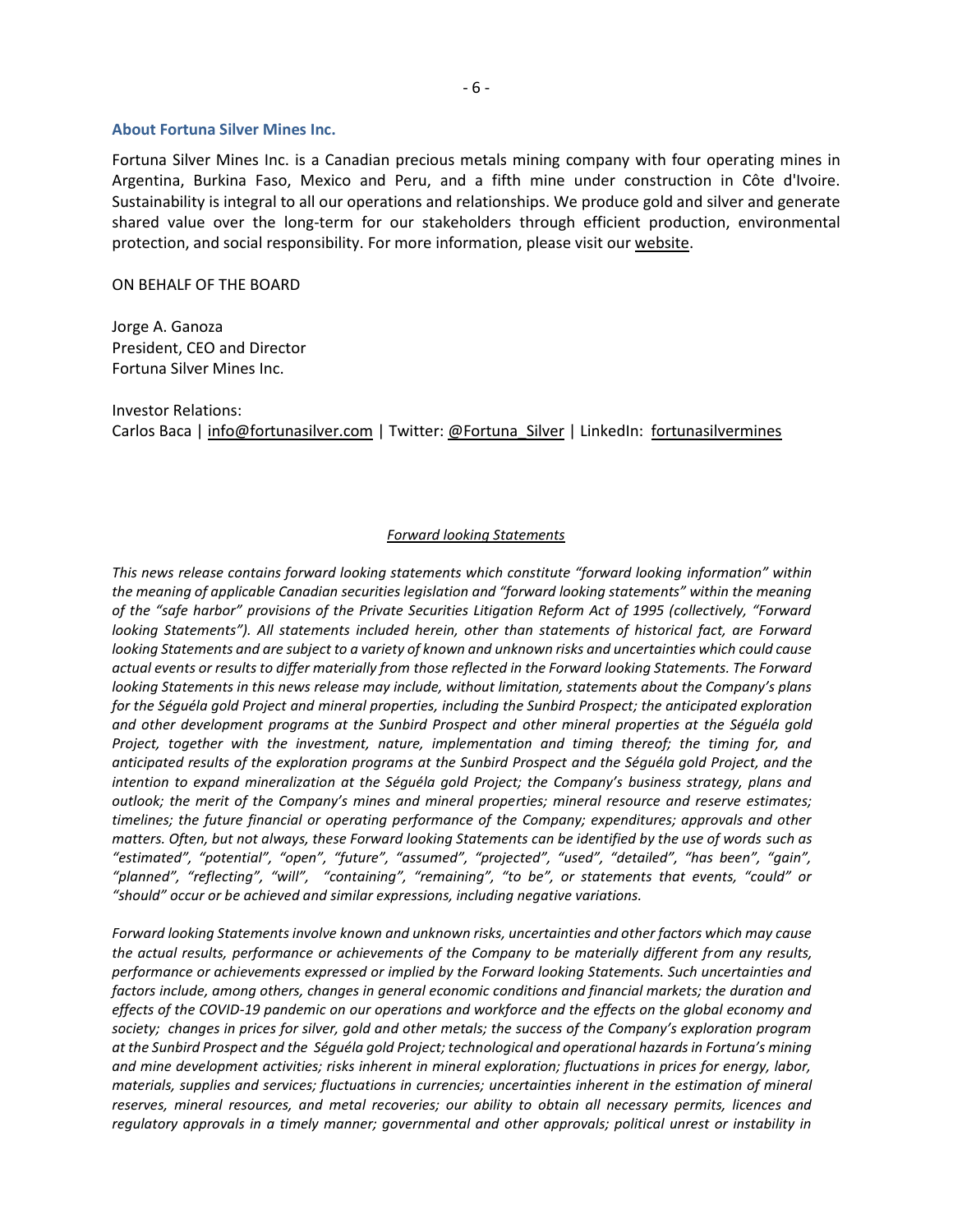*countries where Fortuna is active; labor relations issues; as well as those factors discussed under "Risk Factors" in the Company's Annual Information Form. Although the Company has attempted to identify important factors that could cause actual actions, events or results to differ materially from those described in Forward looking Statements, there may be other factors that cause actions, events or results to differ from those anticipated, estimated or intended.*

*Forward looking Statements contained herein are based on the assumptions, beliefs, expectations and opinions of management, including but not limited to expectations regarding the results from the exploration programs conducted at the Séguéla gold Project; expected trends in mineral prices and currency exchange rates; the accuracy of the Company's information derived from its exploration programs at the Séguéla gold Project; current mineral resource and reserve estimates; that the Company's activities will be in accordance with the Company's public statements and stated goals; that there will be no material adverse change affecting the Company or its properties; that all required approvals will be obtained; that there will be no significant disruptions affecting operations and such other assumptions as set out herein. Forward looking Statements are made as of the date hereof and the Company disclaims any obligation to update any Forward looking Statements, whether as a result of new information, future events or results or otherwise, except as required by*  law. There can be no assurance that Forward looking Statements will prove to be accurate, as actual results and *future events could differ materially from those anticipated in such statements. Accordingly, investors should not place undue reliance on Forward looking Statements.*

Cautionary Note to United States Investors Concerning Estimates of Reserves and Resources

*Reserve and resource estimates included in this news release have been prepared in accordance with National Instrument 43-101 Standards of Disclosure for Mineral Projects ("NI 43-101") and the Canadian Institute of Mining, Metallurgy, and Petroleum Definition Standards on Mineral Resources and Mineral Reserves. NI 43-101 is a rule developed by the Canadian Securities Administrators that establishes standards for public disclosure by a Canadian company of scientific and technical information concerning mineral projects. Unless otherwise indicated, all mineral reserve and mineral resource estimates contained in the technical disclosure have been prepared in accordance with NI 43-101 and the Canadian Institute of Mining, Metallurgy and Petroleum Definition Standards on Mineral Resources and Reserves.*

*Canadian standards, including NI 43-101, differ significantly from the requirements of the Securities and Exchange Commission, and mineral reserve and resource information included in this news release may not be comparable to similar information disclosed by U.S. companies.*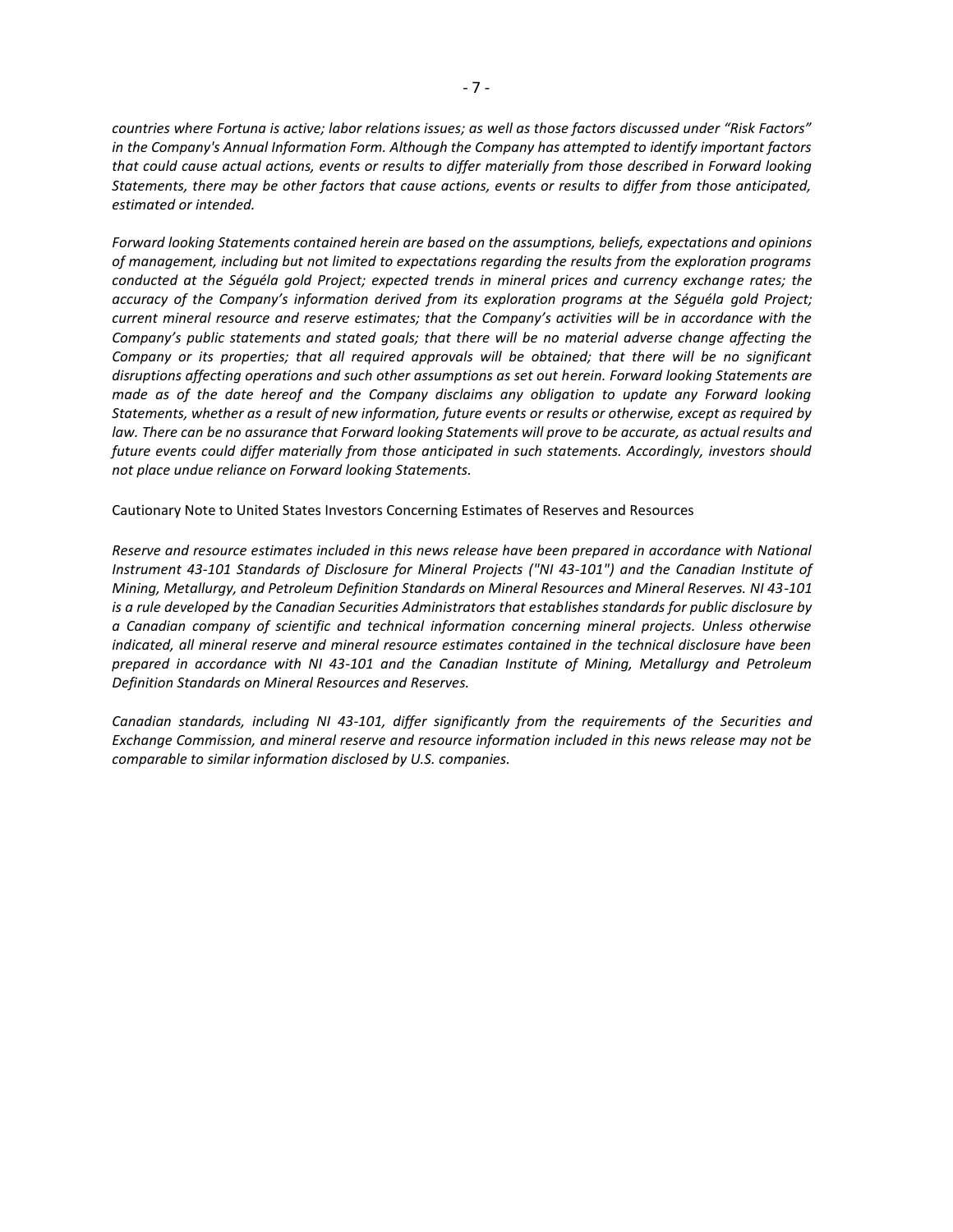| <b>HoleID</b>   | <b>Easting</b><br>(WGS84_29N) | <b>Northing</b><br>(WGS84_29N) | <b>Elevation</b><br>(m) | <b>End of Hole</b><br>Depth (m) | <b>UTM</b><br><b>Azimuth</b><br>(m) | Dip<br>(m) | <b>Depth</b><br>From<br>(m) | <b>Depth</b><br><b>To</b><br>(m) | <b>Downhole</b><br>Width (m) | ETW <sup>1</sup><br>(m) | Au<br>(ppm) | Hole<br>Type <sup>2</sup> |
|-----------------|-------------------------------|--------------------------------|-------------------------|---------------------------------|-------------------------------------|------------|-----------------------------|----------------------------------|------------------------------|-------------------------|-------------|---------------------------|
| <b>SGRD1402</b> | 742749                        | 893485                         | 478                     | 260.5                           | 90                                  | $-60$      | <b>NSI</b>                  |                                  |                              |                         |             | <b>RCD</b>                |
| SGRD1403        | 742676                        | 893437                         | 464                     | 381.3                           | 90                                  | $-60$      | 61                          | 62                               | $\mathbf{1}$                 | 0.7                     | 13.50       | <b>RCD</b>                |
|                 |                               |                                |                         |                                 |                                     |            | 221                         | 223                              | 2                            | 1.4                     | 10.64       | <b>RCD</b>                |
|                 |                               |                                |                         |                                 |                                     | including  | 222                         | 223                              | $\mathbf{1}$                 | 0.7                     | 15.35       | <b>RCD</b>                |
|                 |                               |                                |                         |                                 |                                     |            | 237                         | 242                              | 5                            | 3.5                     | 4.68        | <b>RCD</b>                |
|                 |                               |                                |                         |                                 |                                     | including  | 238                         | 239                              | 1                            | 0.7                     | 11.20       | <b>RCD</b>                |
| SGRD1404        | 742666                        | 893337                         | 460                     | 380.5                           | 90                                  | $-60$      | 93                          | 94                               | $\mathbf{1}$                 | 0.7                     | 5.14        | <b>RCD</b>                |
| <b>SGRD1405</b> | 742734                        | 893240                         | 460                     | 261.5                           | 90                                  | $-60$      | 168                         | 185                              | $17\,$                       | 11.9                    | 18.33       | <b>RCD</b>                |
|                 |                               |                                |                         |                                 |                                     | including  | 168                         | 170                              | 2                            | $1.4$                   | 135.00      | <b>RCD</b>                |
|                 |                               |                                |                         |                                 |                                     | and        | 173                         | 174                              | 1                            | 0.7                     | 16.35       | <b>RCD</b>                |
| SGRD1406        | 742622                        | 893237                         | 485                     | 426.2                           | 90                                  | $-60$      | <b>NSI</b>                  |                                  |                              | 0                       |             | <b>RCD</b>                |
| <b>SGRD1407</b> | 742609                        | 893138                         | 485                     | 444.4                           | 90                                  | $-60$      | <b>NSI</b>                  |                                  |                              | 0                       |             | <b>RCD</b>                |
| <b>SGRD1408</b> | 742590                        | 893036                         | 493                     | 450.5                           | 90                                  | $-60$      | 351                         | 356                              | 5                            | 3.5                     | 28.23       | <b>RCD</b>                |
|                 |                               |                                |                         |                                 |                                     | including  | 353                         | 355                              | 2                            | 1.4                     | 67.15       | <b>RCD</b>                |
| SGRD1409        | 742582                        | 892761                         | 524                     | 384.5                           | 90                                  | $-60$      | 286                         | 287                              | 1                            | 0.7                     | 14.50       | <b>RCD</b>                |
|                 |                               |                                |                         |                                 |                                     |            | 351                         | 375                              | 24                           | 16.8                    | 1.61        | <b>RCD</b>                |
| SGRD1412        | 742655                        | 893189                         | 499                     | 450.5                           | 90                                  | $-60$      | <b>NSI</b>                  |                                  |                              | 0                       |             | <b>RCD</b>                |
| SGRD1413        | 742753                        | 893436                         | 480                     | 280.2                           | 90                                  | $-60$      | 197                         | 200                              | 3                            | 2.1                     | 3.68        | <b>RCD</b>                |
| <b>SGRD1414</b> | 742715                        | 893385                         | 472                     | 350.2                           | 90                                  | $-60$      | 278                         | 280                              | $\overline{\mathbf{c}}$      | 1.4                     | 9.20        | <b>RCD</b>                |
|                 |                               |                                |                         |                                 |                                     | including  | 278                         | 279                              | 1                            | 0.7                     | 17.45       | <b>RCD</b>                |
| <b>SGRD1415</b> | 742690                        | 893284                         | 485                     | 339.4                           | 90                                  | $-60$      | <b>NSI</b>                  |                                  |                              | 0                       |             | <b>RCD</b>                |
| <b>SGRD1416</b> | 742635                        | 893086                         | 510                     | 432.2                           | 90                                  | $-60$      | 343                         | 350                              | $\overline{7}$               | 4.9                     | 1.54        | <b>RCD</b>                |
|                 |                               |                                |                         |                                 |                                     |            | 368                         | 370                              | 2                            | 1.4                     | 5.61        | <b>RCD</b>                |
| <b>SGRD1417</b> | 742678                        | 893235                         | 489                     | 360.3                           | 90                                  | $-60$      | 81                          | 83.5                             | 2.5                          | 1.75                    | 4.84        | <b>RCD</b>                |
|                 |                               |                                |                         |                                 |                                     |            | 258                         | 266                              | 8                            | 5.6                     | 2.55        | <b>RCD</b>                |
| <b>SGRD1418</b> | 742772                        | 893357                         | 486                     | 252.5                           | 90                                  | $-60$      | 149                         | 159                              | 10                           | $\overline{7}$          | 1.87        | <b>RCD</b>                |
| SGRD1419        | 742714                        | 893135                         | 486                     | 294.4                           | 90                                  | $-60$      | 202                         | 213                              | 11                           | 7.7                     | 2.55        | <b>RCD</b>                |
|                 |                               |                                |                         |                                 |                                     | including  | 202                         | 203                              | 1                            | 0.7                     | 10.35       | <b>RCD</b>                |
|                 |                               |                                |                         |                                 |                                     |            | 224                         | 227                              | 3                            | 2.1                     | 4.94        | <b>RCD</b>                |
|                 |                               |                                |                         |                                 |                                     | including  | 225                         | 226                              | 1                            | 0.7                     | 13.45       | <b>RCD</b>                |
|                 |                               |                                |                         |                                 |                                     |            | 231                         | 233                              | 2                            | 1.4                     | 17.37       | <b>RCD</b>                |
|                 |                               |                                |                         |                                 |                                     | including  | 231                         | 232                              | 1                            | 0.7                     | 33.80       | <b>RCD</b>                |
| SGRD1420        | 742706                        | 893339                         | 469                     | 339.4                           | 90                                  | $-60$      | 268                         | 269                              | 1                            | 0.7                     | 6.36        | <b>RCD</b>                |
| <b>SGRD1421</b> | 742673                        | 893137                         | 492                     | 318.9                           | 90                                  | $-60$      | 247                         | 248                              | 1                            | 0.7                     | 19.86       | <b>RCD</b>                |
|                 |                               |                                |                         |                                 |                                     |            | 252                         | 264                              | 12                           | 8.4                     | 6.13        | <b>RCD</b>                |
|                 |                               |                                |                         |                                 |                                     | including  | 252                         | 253                              | 1                            | 0.7                     | 27.32       | <b>RCD</b>                |
|                 |                               |                                |                         |                                 |                                     | and        | 259                         | 260                              | 1                            | 0.7                     | 16.63       | <b>RCD</b>                |
| <b>SGRD1422</b> | 742643                        | 893035                         | 513                     | 400.4                           | 90                                  | -60        | 319                         | 330                              | 11                           | 7.7                     | 12.56       | <b>RCD</b>                |
|                 |                               |                                |                         |                                 |                                     | including  | 320                         | 321                              | $\mathbf{1}$                 | 0.7                     | 98.90       | <b>RCD</b>                |
|                 |                               |                                |                         |                                 |                                     | and        | 325                         | 326                              | 1                            | 0.7                     | 13.65       | <b>RCD</b>                |
| <b>SGRD1424</b> | 742893                        | 893087                         | 525                     | 263.6                           | 90                                  | $-60$      | 198                         | 220                              | 22                           | 15.4                    | 2.09        | <b>RCD</b>                |
|                 |                               |                                |                         |                                 |                                     | including  | 204                         | 205                              | 1                            | 0.7                     | 14.03       | <b>RCD</b>                |

**APPENDIX 1.** Séguéla gold Project, Côte d'Ivoire: Sunbird Prospect drill results

Notes:

1. ETW: estimated true width

2. RCD: reverse circulation pre-collar, diamond core tail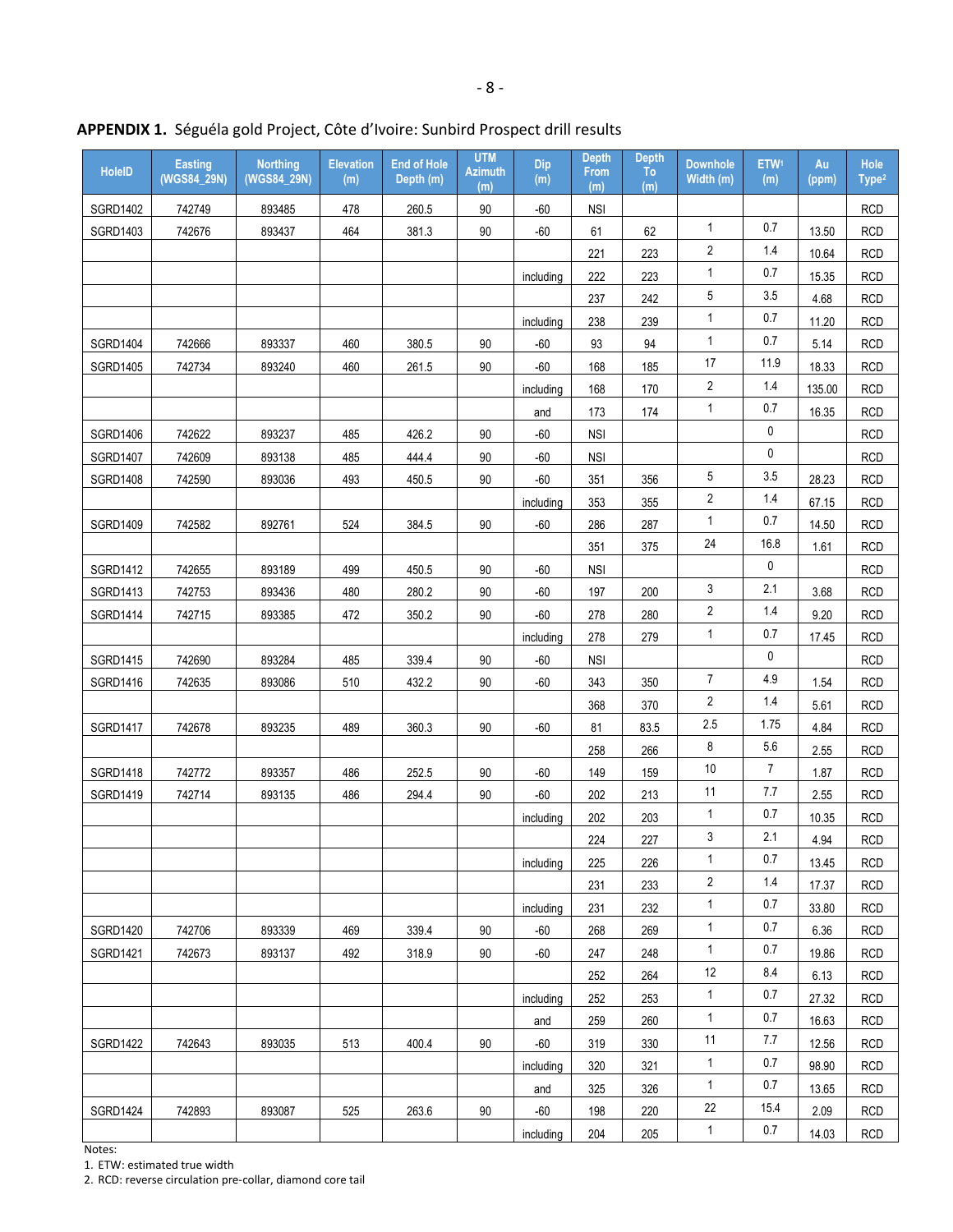## **APPENDIX 2.** Séguéla gold Project, Côte d'Ivoire: Regional Exploration Results

*Winy trench results*

| <b>SampleID</b> | Sample_Type | <b>Easting</b><br>(WGS84 29N) | <b>Northing</b><br>(WGS84 29N) | <b>Elevation</b><br>(m) | Au_ppm | Au Batch No |
|-----------------|-------------|-------------------------------|--------------------------------|-------------------------|--------|-------------|
| A158060         | Trench      | 746425                        | 893554                         | 377                     | 0.046  | YM21344139  |
| A158061         | Trench      | 746427                        | 893553                         | 376                     | 0.056  | YM21344139  |
| A158062         | Trench      | 746427                        | 893554                         | 377                     | 0.06   | YM21344139  |
| A158063         | Trench      | 746429                        | 893554                         | 377                     | 0.831  | YM21344139  |
| A158065         | Trench      | 746432                        | 893553                         | 378                     | 0.713  | YM21344139  |
| A158066         | Trench      | 746437                        | 893552                         | 378                     | 0.04   | YM21344139  |
| A158067         | Trench      | 746440                        | 893552                         | 379                     | 0.085  | YM21344139  |
| A158068         | Trench      | 746442                        | 893552                         | 380                     | 0.025  | YM21344139  |
| A158069         | Trench      | 746445                        | 893555                         | 381                     | 0.016  | YM21344139  |
| A158070         | Trench      | 746450                        | 893553                         | 382                     | 0.019  | YM21344139  |
| A158071         | Trench      | 746453                        | 893553                         | 383                     | 0.009  | YM21344139  |
| A158073         | Trench      | 746459                        | 893553                         | 385                     | 0.011  | YM21344139  |
| A158074         | Trench      | 746458                        | 893557                         | 386                     | 0.009  | YM21344139  |
| A158075         | Trench      | 746467                        | 893552                         | 386                     | 0.012  | YM21344139  |
| A158076         | Trench      | 746469                        | 893553                         | 388                     | 0.012  | YM21344139  |
| A158077         | Trench      | 746475                        | 893553                         | 387                     | 0.013  | YM21344139  |
| A158078         | Trench      | 746478                        | 893553                         | 389                     | 0.015  | YM21344139  |
| A158079         | Trench      | 746480                        | 893555                         | 390                     | 0.015  | YM21344139  |
| A158081         | Trench      | 746485                        | 893551                         | 391                     | 0.025  | YM21344139  |
| A158082         | Trench      | 746487                        | 893553                         | 391                     | 0.024  | YM21344139  |
| A158083         | Trench      | 746492                        | 893553                         | 391                     | 0.026  | YM21344139  |
| A158084         | Trench      | 746496                        | 893553                         | 391                     | 0.835  | YM21344139  |
| A158085         | Trench      | 746501                        | 893552                         | 390                     | 0.033  | YM21344139  |
| A158086         | Trench      | 746506                        | 893552                         | 389                     | 1.015  | YM21344139  |
| A158087         | Trench      | 746509                        | 893553                         | 389                     | 0.405  | YM21344139  |
| A158089         | Trench      | 746513                        | 893551                         | 389                     | 0.461  | YM21344139  |
| A158090         | Trench      | 746517                        | 893552                         | 387                     | 0.037  | YM21344139  |
| A158091         | Trench      | 746520                        | 893554                         | 387                     | 0.375  | YM21344139  |
| A158092         | Trench      | 746524                        | 893552                         | 386                     | 1.025  | YM21344139  |
| A158093         | Trench      | 746528                        | 893551                         | 386                     | 1.365  | YM21344139  |
| A158094         | Trench      | 746532                        | 893551                         | 384                     | 0.434  | YM21344139  |
| A158095         | Trench      | 746537                        | 893551                         | 383                     | 8.27   | YM21344139  |
| A158096         | Trench      | 746540                        | 893551                         | 382                     | 3.04   | YM21344139  |
| A158098         | Trench      | 746545                        | 893551                         | 382                     | 1.945  | YM21344139  |
| A158099         | Trench      | 746548                        | 893550                         | 381                     | 0.887  | YM21344139  |
| A158100         | Trench      | 746552                        | 893551                         | 380                     | 2.21   | YM21344139  |
| A158139         | Trench      | 746394                        | 893551                         | 377                     | 0.261  | YM21344139  |
| A158141         | Trench      | 746399                        | 893552                         | 376                     | 0.039  | YM21344139  |
| A158142         | Trench      | 746402                        | 893554                         | 376                     | 0.019  | YM21344139  |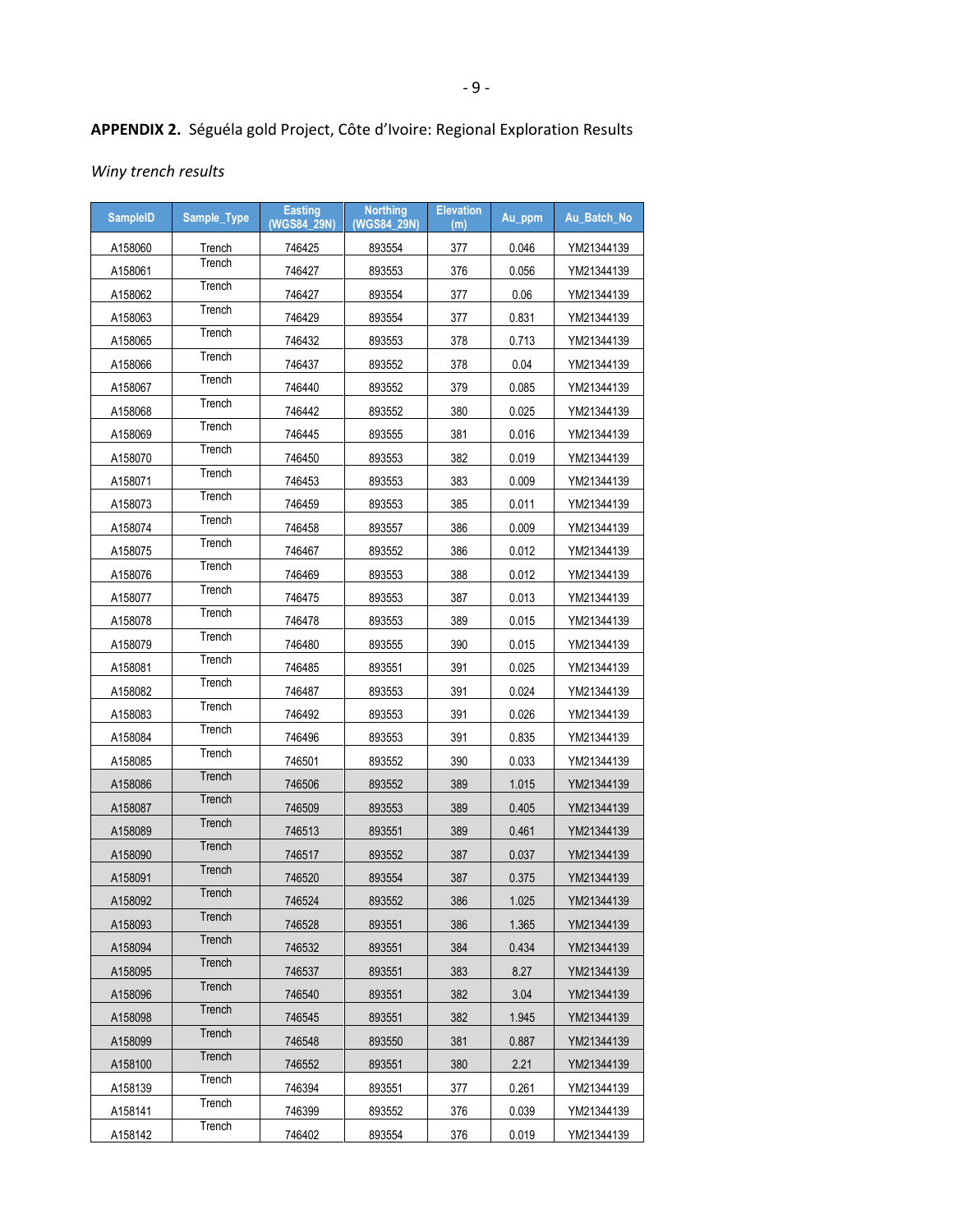| A158143 | Trench | 746407 | 893553 | 376 | 0.027 | YM21344139 |
|---------|--------|--------|--------|-----|-------|------------|
| A158144 | Trench | 746412 | 893554 | 375 | 0.02  | YM21344139 |
| A158145 | Trench | 746417 | 893553 | 375 | 0.014 | YM21344139 |
| A158146 | Trench | 746420 | 893554 | 376 | 0.019 | YM21344139 |
| A158147 | Trench | 746422 | 893553 | 376 | 0.029 | YM21344139 |
| A158149 | Trench | 746423 | 893554 | 376 | 0.028 | YM21344139 |
| A158150 | Trench | 746426 | 893554 | 377 | 0.038 | YM21344139 |
| A158151 | Trench | 746556 | 893551 | 377 | 0.143 | YM21344139 |
| A158152 | Trench | 746560 | 893551 | 377 | 0.038 | YM21344139 |
| A158153 | Trench | 746563 | 893550 | 377 | 0.079 | YM21344139 |
| A158154 | Trench | 746568 | 893550 | 376 | 0.054 | YM21344139 |
| A158156 | Trench | 746571 | 893550 | 374 | 0.045 | YM21344139 |
| A158157 | Trench | 746577 | 893548 | 372 | 0.04  | YM21344139 |
| A158158 | Trench | 746579 | 893548 | 372 | 0.03  | YM21344139 |
| A158159 | Trench | 746582 | 893548 | 371 | 0.032 | YM21344139 |
| A158160 | Trench | 746587 | 893548 | 370 | 0.031 | YM21344139 |
| A158161 | Trench | 746591 | 893548 | 369 | 0.023 | YM21344139 |
| A158162 | Trench | 746594 | 893548 | 368 | 0.019 | YM21344139 |
| A158163 | Trench | 746597 | 893548 | 366 | 0.023 | YM21344139 |
| A158165 | Trench | 746602 | 893550 | 366 | 0.022 | YM21344139 |
| A158166 | Trench | 746606 | 893550 | 365 | 0.027 | YM21344139 |
| A158167 | Trench | 746609 | 893550 | 362 | 0.026 | YM21344139 |
| A158168 | Trench | 746613 | 893550 | 361 | 0.024 | YM21344139 |
| A158169 | Trench | 746616 | 893551 | 360 | 0.023 | YM21344139 |
| A158170 | Trench | 746619 | 893550 | 359 | 0.023 | YM21344139 |
| A158171 | Trench | 746623 | 893549 | 358 | 0.023 | YM21344139 |
| A158173 | Trench | 746627 | 893551 | 358 | 0.026 | YM21344139 |
| A158174 | Trench | 746631 | 893552 | 357 | 0.025 | YM21344139 |
| A158175 | Trench | 746635 | 893549 | 356 | 0.037 | YM21344139 |
| A158176 | Trench | 746638 | 893550 | 355 | 0.027 | YM21344139 |
| A158177 | Trench | 746642 | 893550 | 355 | 0.042 | YM21344139 |
| A158178 | Trench | 746646 | 893546 | 353 | 0.051 | YM21344139 |
| A158179 | Trench | 746651 | 893550 | 352 | 0.026 | YM21344139 |
| A158181 | Trench | 746655 | 893550 | 352 | 0.031 | YM21344139 |
| A158182 | Trench | 746659 | 893549 | 351 | 0.026 | YM21344139 |
| A158183 | Trench | 746662 | 893550 | 351 | 0.042 | YM21344139 |
| A158184 | Trench | 746667 | 893550 | 349 | 0.021 | YM21344139 |
| A158185 | Trench | 746670 | 893550 | 349 | 0.012 | YM21344139 |
| A158186 | Trench | 746674 | 893550 | 348 | 0.011 | YM21344139 |
| A158187 | Trench | 746678 | 893551 | 347 | 0.036 | YM21344139 |
| A158189 | Trench | 746681 | 893550 | 347 | 0.027 | YM21344139 |
| A158190 | Trench | 746686 | 893552 | 346 | 0.022 | YM21344139 |
| A158191 | Trench | 746689 | 893548 | 346 | 0.023 | YM21344139 |
| A158192 | Trench | 746693 | 893548 | 346 | 0.019 | YM21344139 |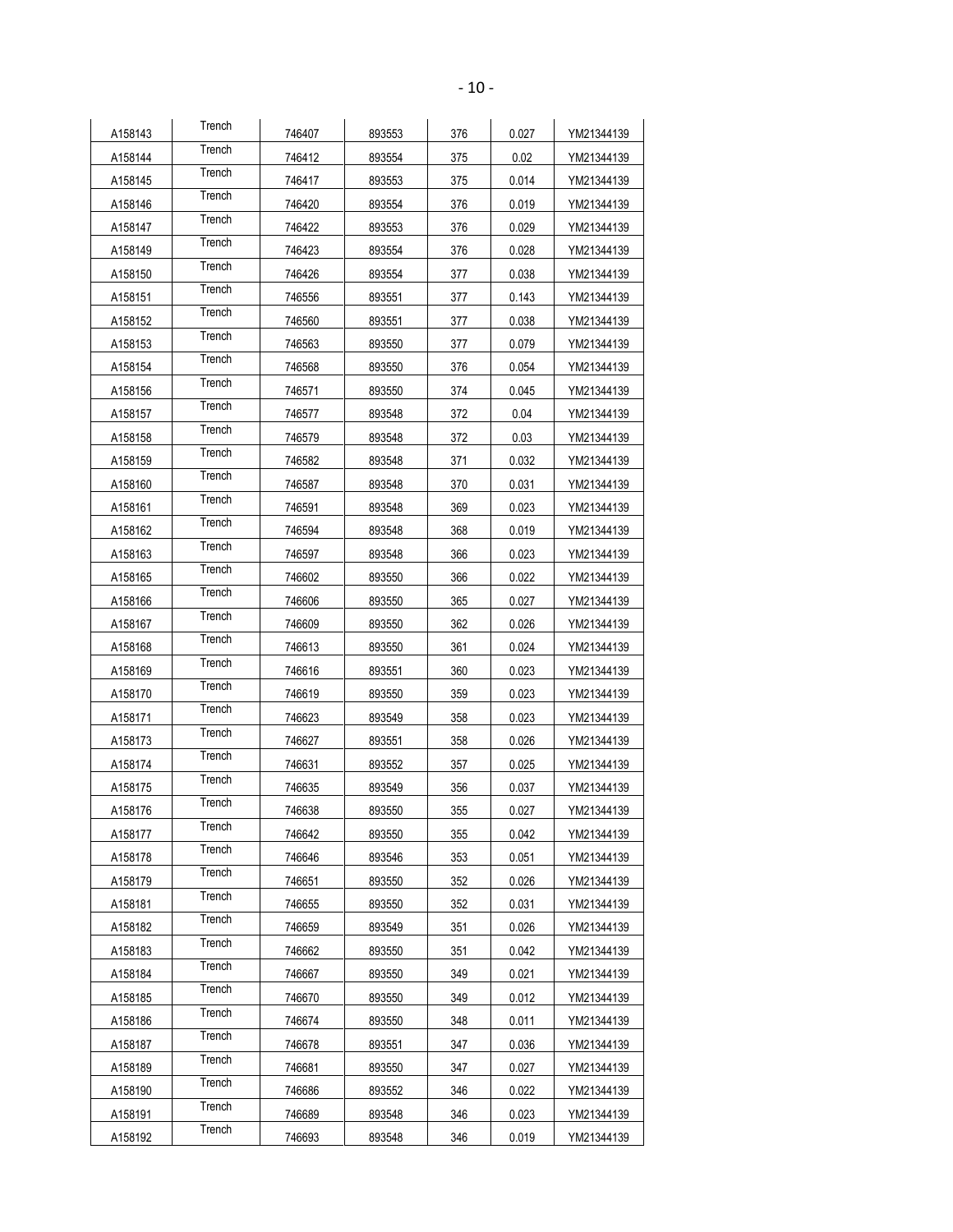| A158193 | Trench | 746697 | 893550 | 346 | 0.013 | YM21344139 |
|---------|--------|--------|--------|-----|-------|------------|
| A158194 | Trench | 746702 | 893552 | 344 | 0.013 | YM21344139 |
| A158195 | Trench | 746705 | 893551 | 344 | 0.014 | YM21344139 |
| A158196 | Trench | 746709 | 893550 | 343 | 0.017 | YM21344139 |
| A158198 | Trench | 746713 | 893550 | 343 | 0.021 | YM21344139 |
| A158199 | Trench | 746717 | 893553 | 343 | 0.012 | YM21344139 |
| A158200 | Trench | 746720 | 893557 | 341 | 0.019 | YM21344139 |
| A158201 | Trench | 746724 | 893555 | 340 | 0.024 | YM21344139 |
| A158202 | Trench | 746729 | 893552 | 340 | 0.019 | YM21344139 |
| A158203 | Trench | 746733 | 893554 | 339 | 0.016 | YM21344139 |
| A158204 | Trench | 746737 | 893552 | 339 | 0.014 | YM21344139 |
| A158205 | Trench | 746739 | 893550 | 337 | 0.162 | YM21344139 |

Note: true width not determined; samples are 4-meter composites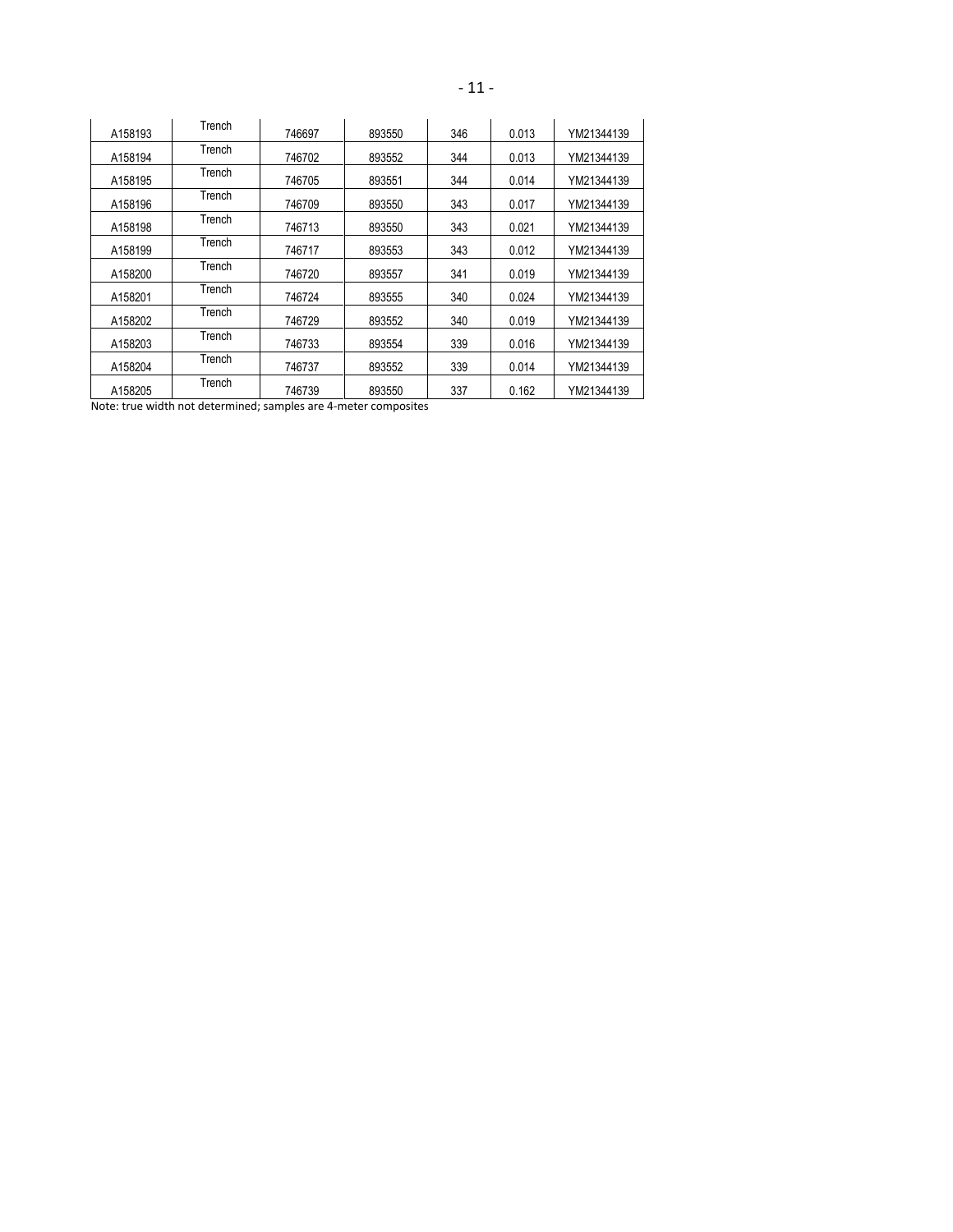| <b>HoleID</b>   | <b>Easting</b><br>(WGS84_29N) | <b>Northing</b><br>(WGS84_29N) | <b>Elevation</b><br>(m) | <b>End of Hole</b><br>Depth (m) | <b>UTM</b><br><b>Azimuth</b><br>(m) | <b>Dip</b><br>(m) | <b>Depth</b><br>From (m) | <b>Depth</b><br>To<br>(m) | Au<br>(ppm) | <b>Hole</b><br>Type <sup>1</sup> | Area   |
|-----------------|-------------------------------|--------------------------------|-------------------------|---------------------------------|-------------------------------------|-------------------|--------------------------|---------------------------|-------------|----------------------------------|--------|
| <b>SGRC1396</b> | 748234                        | 882652                         | 336                     | 102.0                           | 270                                 | $-60$             | 76                       | 94                        | 1.54        | <b>RC</b>                        | G7     |
| <b>SGRC1397</b> | 748205                        | 882756                         | 338                     | 60                              | 270                                 | $-60$             |                          |                           | <b>NSI</b>  | <b>RC</b>                        | G7     |
| <b>SGRC1398</b> | 748240                        | 882753                         | 341                     | 52                              | 270                                 | $-60$             |                          |                           | <b>NSI</b>  | <b>RC</b>                        | G7     |
| SGRC1399        | 748119                        | 882553                         | 327                     | 102                             | 270                                 | $-60$             |                          |                           | <b>NSI</b>  | <b>RC</b>                        | G7     |
| <b>SGRC1400</b> | 748167                        | 882552                         | 327                     | 88                              | 270                                 | $-60$             |                          |                           | <b>NSI</b>  | <b>RC</b>                        | G7     |
| <b>SGRC1401</b> | 748220                        | 882556                         | 326                     | 100                             | 270                                 | $-60$             |                          |                           | <b>NSI</b>  | <b>RC</b>                        | G7     |
|                 |                               |                                |                         |                                 |                                     |                   |                          |                           |             |                                  |        |
| SGAC7763        | 748205                        | 882656                         | 340                     | 48.0                            | 270                                 | $-60$             | 8                        | 40                        | 1.26        | AC                               | G7     |
| <b>SGAC7775</b> | 747953                        | 882656                         | 337                     | 37.0                            | 270                                 | $-60$             | 32                       | 37                        | 0.49        | AC                               | G7     |
| SGAC8121        | 747901                        | 882455                         | 331                     | 28.0                            | 270                                 | $-60$             | 16                       | 28                        | 0.62        | <b>AC</b>                        | G7     |
| SGAC8141        | 748196                        | 882858                         | 335                     | 37.0                            | 90                                  | $-60$             | 20                       | 24                        | 0.61        | AC                               | G7     |
| SGAC8147        | 748024                        | 882856                         | 319                     | 37.0                            | 270                                 | $-60$             | 8                        | 12                        | 0.58        | AC                               | G7     |
|                 |                               |                                |                         |                                 |                                     |                   |                          |                           |             |                                  |        |
| SGAC545         | 743979                        | 902791                         | 379                     | 17.0                            | 275                                 | -60               | 8                        | 9                         | 2.65        | AC                               | Barana |
| <b>SGAC5501</b> | 743943                        | 905258                         | 379                     | 18.0                            | 275                                 | $-60$             | 2                        | 3                         | 7.17        | AC                               | Barana |
| <b>SGAC5606</b> | 743980                        | 904418                         | 376                     | 14.0                            | 275                                 | $-60$             | 3                        | 5                         | 1.22        | <b>AC</b>                        | Barana |
| <b>SGAC5639</b> | 743782                        | 904418                         | 361                     | 12.0                            | 275                                 | $-60$             | 5                        | 11                        | 0.43        | AC                               | Barana |
| <b>SGAC5684</b> | 743304                        | 904008                         | 371                     | 15.0                            | 275                                 | $-60$             | 10                       | 14                        | 0.97        | AC                               | Barana |
| <b>SGAC5685</b> | 743302                        | 904008                         | 365                     | 14.0                            | 275                                 | $-60$             | $\overline{4}$           | 6                         | 1.05        | <b>AC</b>                        | Barana |
| <b>SGAC5724</b> | 743761                        | 904010                         | 374                     | 20.0                            | 275                                 | $-60$             | 12                       | 13                        | 2.26        | AC                               | Barana |
| <b>SGAC5750</b> | 743512                        | 904004                         | 372                     | 13.0                            | 275                                 | -60               | 8                        | 13                        | 0.45        | AC                               | Barana |
| SGAC578         | 743698                        | 902789                         | 377                     | 30.0                            | 275                                 | $-60$             | 0                        | $\overline{2}$            | 1.01        | <b>AC</b>                        | Barana |
|                 |                               |                                |                         |                                 |                                     |                   | 8                        | 17                        | 0.82        | AC                               | Barana |
| SGAC5782        | 743887                        | 902092                         | 383                     | 23.0                            | 275                                 | $-60$             | 9                        | 23                        | 0.79        | AC                               | Barana |
| <b>SGAC5784</b> | 743869                        | 902090                         | 383                     | 18.0                            | 275                                 | $-60$             | 9                        | 12                        | 0.74        | AC                               | Barana |
| <b>SGAC5785</b> | 743858                        | 902087                         | 385                     | 18.0                            | 275                                 | -60               | 0                        | 12                        | 1.11        | AC                               | Barana |
| <b>SGAC5787</b> | 743842                        | 902085                         | 385                     | 15.0                            | 275                                 | $-60$             | 2                        | 14                        | 0.46        | AC                               | Barana |
| <b>SGAC5788</b> | 743834                        | 902086                         | 382                     | 18.0                            | 275                                 | $-60$             | 0                        | 18                        | 0.56        | AC                               | Barana |
| <b>SGAC5789</b> | 743826                        | 902086                         | 379                     | 20.0                            | 275                                 | $-60$             | 16                       | $20\,$                    | 0.61        | <b>AC</b>                        | Barana |
| SGAC579         | 743683                        | 902788                         | 378                     | 32.0                            | 275                                 | -60               | 19                       | 20                        | 2.20        | AC                               | Barana |
| SGAC580         | 743667                        | 902785                         | 375                     | 24.0                            | 275                                 | -60               | $\mathbf{2}^{\prime}$    | 12                        | 0.23        | AC                               | Barana |
| SGAC581         | 743655                        | 902788                         | 376                     | 30.0                            | 275                                 | -60               | 0                        | 11                        | 0.73        | AC                               | Barana |
| SGAC582         | 743640                        | 902792                         | 374                     | 40.0                            | 275                                 | -60               | 0                        | 5                         | 2.09        | AC                               | Barana |
|                 |                               |                                |                         |                                 |                                     |                   | 16                       | 19                        | 1.32        | AC                               | Barana |
| <b>SGAC5912</b> | 743584                        | 902795                         | 376                     | 22.0                            | 275                                 | -60               | 6                        | 11                        | 1.06        | AC                               | Barana |
| SGAC5924        | 743914                        | 903604                         | 388                     | 33.0                            | 275                                 | -60               | 0                        | $\mathbf{1}$              | 5.60        | AC                               | Barana |
| <b>SGAC5927</b> | 743764                        | 903613                         | 387                     | 37.0                            | 275                                 | -60               | 26                       | 33                        | 1.90        | AC                               | Barana |
| <b>SGAC5942</b> | 743724                        | 903608                         | 375                     | 28.0                            | 275                                 | -60               | 19                       | 25                        | 0.40        | AC                               | Barana |
| <b>SGAC5951</b> | 743880                        | 903196                         | 392                     | 34.0                            | 275                                 | -60               | 26                       | 32                        | 0.68        | AC                               | Barana |
| <b>SGAC5952</b> | 743732                        | 903194                         | 390                     | 42.0                            | 275                                 | -60               | 0                        | $\overline{7}$            | 0.33        | AC                               | Barana |
|                 |                               |                                |                         |                                 |                                     |                   | 13                       | 15                        | 3.92        | AC                               | Barana |

# *G7 and Barana RC and AC results; AC reported for intervals greater than 2.5-gram x meter*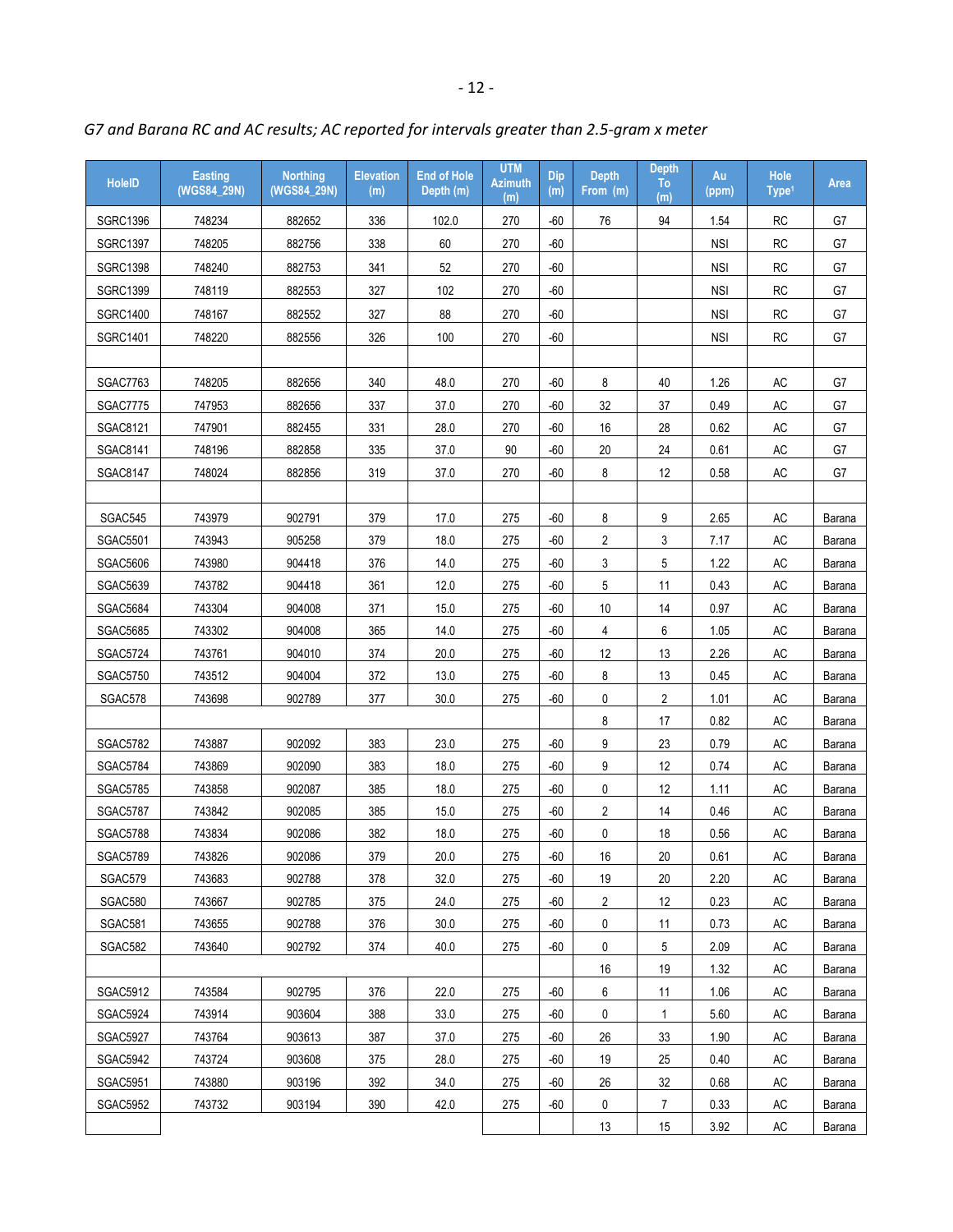| <b>SGAC5954</b> | 743716 | 903196 | 392 | 41.0 | 275 | $-60$ | 25 | 33 | 1.38  | <b>AC</b> | Barana |
|-----------------|--------|--------|-----|------|-----|-------|----|----|-------|-----------|--------|
| SGAC607         | 743677 | 903197 | 387 | 24.0 | 275 | $-60$ | 5  | 19 | 0.51  | <b>AC</b> | Barana |
| SGAC608         | 743876 | 902483 | 374 | 30.0 | 275 | $-60$ | 0  | 8  | 0.27  | AC        | Barana |
|                 |        |        |     |      |     |       | 18 | 30 | 0.50  | AC        | Barana |
| SGAC629         | 743748 | 902549 | 367 | 21.0 | 275 | $-60$ | 12 | 21 | 1.80  | <b>AC</b> | Barana |
| SGAC649         | 743537 | 902481 | 370 | 15.0 | 275 | $-60$ | 5  | 11 | 0.41  | <b>AC</b> | Barana |
| SGAC706         | 743509 | 902481 | 364 | 12.0 | 275 | $-60$ | 4  | 6  | 1.80  | AC        | Barana |
| <b>SGAC7814</b> | 744228 | 903203 | 407 | 36.0 | 275 | $-60$ | 24 | 35 | 0.50  | <b>AC</b> | Barana |
| <b>SGAC7854</b> | 744220 | 902802 | 391 | 20.0 | 275 | $-60$ | 8  | 20 | 1.56  | AC        | Barana |
| <b>SGAC7855</b> | 744209 | 902799 | 391 | 31.0 | 275 | $-60$ | 4  | 20 | 0.74  | <b>AC</b> | Barana |
| <b>SGAC7857</b> | 744185 | 902804 | 397 | 16.0 | 275 | $-60$ | 12 | 16 | 0.63  | AC        | Barana |
| <b>SGAC7864</b> | 744101 | 902798 | 383 | 21.0 | 275 | $-60$ | 16 | 20 | 0.54  | <b>AC</b> | Barana |
| <b>SGAC8153</b> | 742877 | 902092 | 380 | 34.0 | 275 | $-60$ | 33 | 34 | 2.04  | <b>AC</b> | Barana |
| <b>SGAC8164</b> | 742642 | 902091 | 377 | 46.0 | 275 | $-60$ | 24 | 28 | 0.56  | <b>AC</b> | Barana |
| SGAC8171        | 743382 | 902790 | 397 | 15.0 | 275 | $-60$ | 4  | 8  | 0.93  | AC        | Barana |
| <b>SGAC8184</b> | 743285 | 902790 | 368 | 10.0 | 275 | $-60$ | 8  | 9  | 4.16  | <b>AC</b> | Barana |
| <b>SGAC8190</b> | 743234 | 902791 | 366 | 19.0 | 275 | $-60$ | 4  | 8  | 42.60 | AC        | Barana |
| <b>SGAC8192</b> | 743219 | 902791 | 372 | 8.0  | 275 | $-60$ | 0  | 4  | 1.09  | <b>AC</b> | Barana |
| <b>SGAC8217</b> | 743044 | 902789 | 362 | 18.0 | 275 | $-60$ | 8  | 12 | 0.50  | <b>AC</b> | Barana |
| <b>SGAC8226</b> | 742931 | 902788 | 364 | 24.0 | 275 | $-60$ | 8  | 12 | 2.59  | AC        | Barana |
| <b>SGAC8425</b> | 743309 | 903607 | 373 | 20.0 | 275 | $-60$ | 4  | 8  | 1.05  | AC        | Barana |

Note:

1. RC: reverse circulation; AC: air core true width not estimated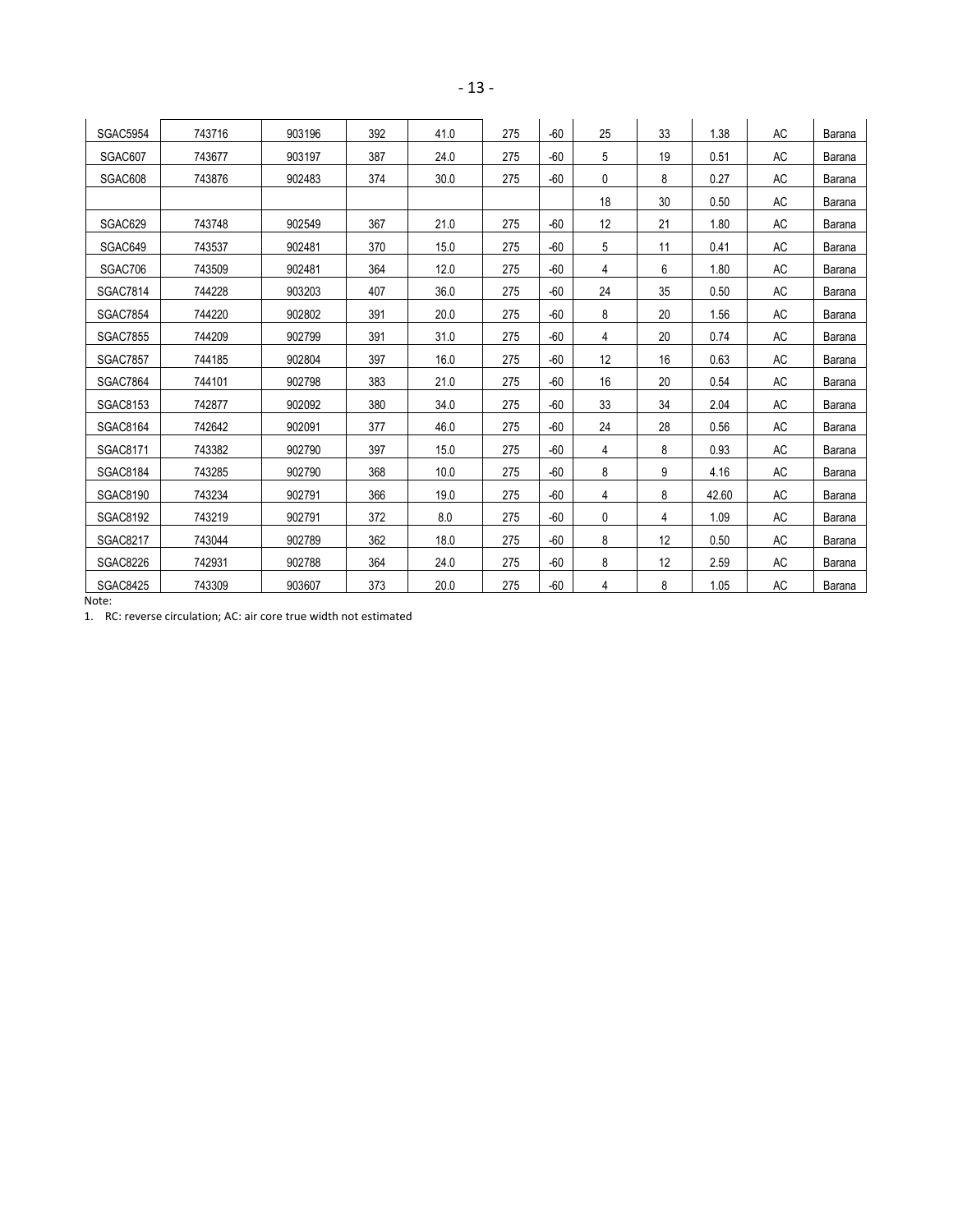# *Folly RC results*

| <b>HoleID</b>   | Easting<br>(WGS84_29N) | <b>Northing</b><br>(WGS84_29N) | <b>Elevation</b><br>(m) | End of<br>Hole<br><b>Depth</b><br>(m) | <b>UTM</b><br><b>Azimuth</b><br>(m) | <b>Dip</b><br>(m) | Depth<br><b>From</b><br>(m) | <b>Depth</b><br>To<br>(m) | <b>Downhole</b><br>Width (m) | ETW <sup>1</sup><br>(m) | Au<br>(ppm) | Hole<br>Type <sup>2</sup> | Area  |
|-----------------|------------------------|--------------------------------|-------------------------|---------------------------------------|-------------------------------------|-------------------|-----------------------------|---------------------------|------------------------------|-------------------------|-------------|---------------------------|-------|
| SGRC1186        | 742750                 | 887617                         | 385                     | 60                                    | 270                                 | $-55$             |                             |                           | 0                            | 0                       | <b>NSI</b>  | RC                        | Folly |
| SGRC1187        | 742782                 | 887616                         | 378                     | 120                                   | 270                                 | $-55$             | 71                          | 73                        | $\overline{2}$               | 1.4                     | 0.48        | <b>RC</b>                 | Folly |
| SGRC1187        | 742669                 | 887468                         | 366                     | 100                                   | 270                                 | $-55$             | 80                          | 81                        | $\mathbf{1}$                 | 0.7                     | 0.27        | RC                        | Folly |
| <b>SGRC1188</b> | 742669                 | 887468                         | 366                     | 100                                   | 270                                 | $-55$             | 0                           | $\overline{2}$            | $\overline{2}$               | 1.4                     | 1.16        | <b>RC</b>                 | Folly |
|                 |                        |                                |                         |                                       |                                     |                   | 10                          | 12                        | $\overline{2}$               | 1.4                     | 0.59        | RC                        | Folly |
|                 |                        |                                |                         |                                       |                                     |                   | 61                          | 62                        | $\mathbf{1}$                 | 0.7                     | 0.22        | RC                        | Folly |
| SGRC1189        | 742784                 | 887462                         | 369                     | 102                                   | 270                                 | $-55$             | 88                          | 90                        | $\overline{2}$               | 1.5                     | 12.79       | <b>RC</b>                 | Folly |
| SGRC1192        | 743129                 | 886977                         | 361                     | 60                                    | 270                                 | $-55$             | 34                          | 35                        | $\mathbf{1}$                 | 0.7                     | 0.47        | <b>RC</b>                 | Folly |
| SGRC1193        | 743166                 | 886976                         | 364                     | 120                                   | 270                                 | $-55$             | 63                          | 64                        | $\mathbf{1}$                 | 0.7                     | 0.29        | <b>RC</b>                 | Folly |
| SGRC1194        | 743128                 | 887074                         | 371                     | 60                                    | 270                                 | $-55$             | 31                          | 32                        | $\mathbf{1}$                 | 0.7                     | 0.79        | RC                        | Folly |
| SGRC1195        | 743163                 | 887076                         | 368                     | 130                                   | 270                                 | $-55$             | 68                          | 70                        | $\overline{2}$               | 1.4                     | 1.21        | RC                        | Folly |
| SGRC1196        | 743124                 | 887176                         | 377                     | 66                                    | 270                                 | $-55$             | 19                          | 20                        | $\mathbf{1}$                 | 0.7                     | 2.13        | RC                        | Folly |
| SGRC1197        | 743162                 | 887178                         | 380                     | 126                                   | 270                                 | $-55$             |                             |                           | 0                            | 0                       | <b>NSI</b>  | <b>RC</b>                 | Folly |
| <b>SGRC1198</b> | 742724                 | 886453                         | 357                     | 54                                    | 270                                 | $-55$             | 29                          | 37                        | 8                            | 5.6                     | 1.14        | RC                        | Folly |
| SGRC1199        | 742758                 | 886456                         | 360                     | 138                                   | 270                                 | $-55$             | 96                          | 103                       | $\overline{7}$               | 4.9                     | 0.28        | <b>RC</b>                 | Folly |
| SGRC1200        | 742726                 | 886355                         | 365                     | 54                                    | 270                                 | $-55$             | 0                           | $\mathbf 1$               | $\mathbf{1}$                 | 0.7                     | 0.2         | RC                        | Folly |
| SGRC1251        | 742761                 | 886355                         | 367                     | 100                                   | 270                                 | $-55$             | 59                          | 63                        | $\overline{a}$               | 2.8                     | 1.77        | RC                        | Folly |
|                 |                        |                                |                         |                                       |                                     |                   | 28                          | 29                        | $\mathbf{1}$                 | 0.7                     | 0.25        | RC                        | Folly |
|                 |                        |                                |                         |                                       |                                     |                   | 43                          | 44                        | $\mathbf{1}$                 | 0.7                     | 1.69        | <b>RC</b>                 | Folly |
|                 |                        |                                |                         |                                       |                                     |                   | 59                          | 66                        | $\overline{7}$               | 4.9                     | 1.1         | <b>RC</b>                 | Folly |
| SGRC1252        | 742728                 | 886552                         | 362                     | 54                                    | 270                                 | $-55$             | 22                          | 33                        | 11                           | 8.2                     | 1.69        | RC                        | Folly |
| SGRC1253        | 742766                 | 886550                         | 362                     | 132                                   | 270                                 | $-55$             | 70                          | 76                        | 6                            | 4.2                     | 0.54        | RC                        | Folly |
| SGRC1253        |                        |                                |                         |                                       |                                     |                   | 73                          | 75                        | $\overline{2}$               | 1.4                     | 1.05        | <b>RC</b>                 | Folly |
| SGRC1253        |                        |                                |                         |                                       |                                     |                   | 98                          | 104                       | 6                            | 4.2                     | 0.11        | <b>RC</b>                 | Folly |
| SGRC1316        | 742726                 | 886602                         | 352                     | 90                                    | 270                                 | $-60$             | 45                          | 50                        | 5                            | 3.5                     | 4.59        | <b>RC</b>                 | Folly |
| SGRC1316        |                        |                                |                         |                                       | including                           |                   | 45                          | 46                        | $\mathbf 1$                  | 0.7                     | 12.46       | RC                        | Folly |
| SGRC1316        | 742726                 | 886602                         | 352                     | 90                                    | 270                                 | $-60$             |                             |                           | 0                            | 0                       | <b>NSI</b>  | <b>RC</b>                 | Folly |
| SGRC1317        | 742758                 | 886604                         | 352                     | 130                                   | 270                                 | -60               | 88                          | 92                        | 4                            | 3.0                     | 7.9         | RC                        | Folly |
| SGRC1317        |                        |                                |                         |                                       | including                           |                   | 89                          | 90                        | $\mathbf{1}$                 | 0.7                     | 29.3        | <b>RC</b>                 | Folly |
|                 |                        |                                |                         |                                       |                                     |                   | 106                         | 109                       | 3                            | 2.1                     | 2.1         | RC                        | Folly |
|                 |                        |                                |                         |                                       |                                     |                   | 121                         | 123                       | $\overline{2}$               | 1.4                     | 0.78        | RC                        | Folly |
| SGRC1318        | 742725                 | 886501                         | 359                     | 67                                    | 270                                 | -60               | 33                          | 34                        | 1                            | 0.7                     | 17.75       | RC                        | Folly |
|                 |                        |                                |                         |                                       |                                     |                   | 15                          | 16                        | $\mathbf{1}$                 | 0.7                     | 1.08        | RC                        | Folly |
|                 |                        |                                |                         |                                       |                                     |                   | 25                          | 26                        | $\mathbf{1}$                 | 0.7                     | 1.09        | RC                        | Folly |
|                 |                        |                                |                         |                                       |                                     |                   | 33                          | 35                        | $\overline{2}$               | 1.4                     | 9.09        | RC                        | Folly |
| SGRC1319        | 742760                 | 886502                         | 355                     | 135                                   | 270                                 | -60               | 70                          | 76                        | 6                            | 4.2                     | 0.35        | RC                        | Folly |
|                 |                        |                                |                         |                                       |                                     |                   | 87                          | 88                        | 1                            | 0.7                     | 0.21        | RC                        | Folly |
|                 |                        |                                |                         |                                       |                                     |                   | 94                          | 95                        | $\mathbf{1}$                 | 0.7                     | 1.11        | RC                        | Folly |
| SGRC1320        | 742725                 | 886403                         | 360                     | 73                                    | 270                                 | -60               | 24                          | 35                        | 11                           | 7.7                     | 0.88        | <b>RC</b>                 | Folly |
| SGRC1321        | 742760                 | 886402                         | 363                     | 120                                   | 270                                 | $-60$             | 82                          | 91                        | 9                            | 6.3                     | 2.8         | <b>RC</b>                 | Folly |
|                 |                        |                                |                         |                                       |                                     |                   |                             |                           |                              |                         |             |                           |       |

- 14 -